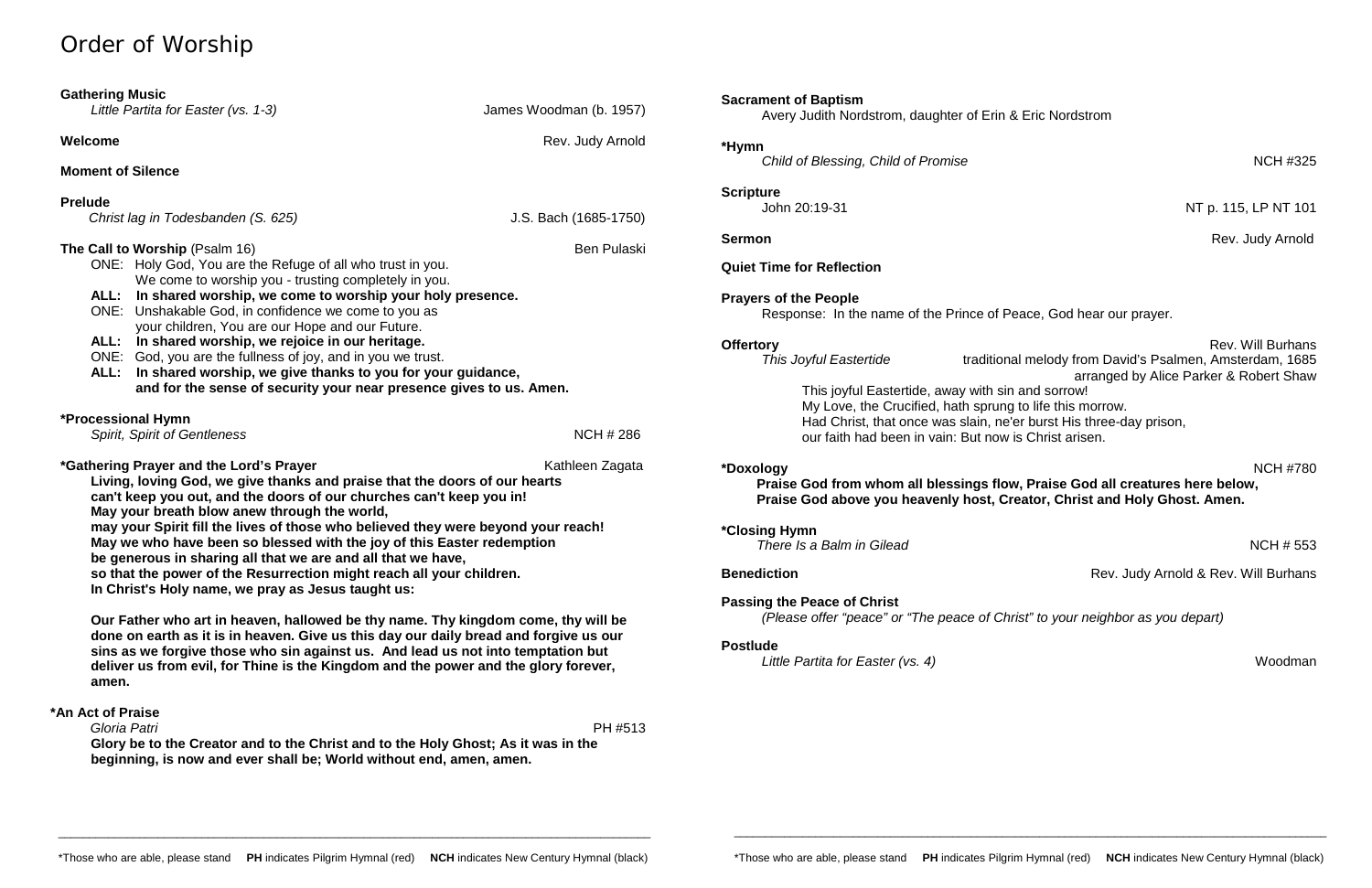# Today's Worship Service

## **Sanctuary Flowers**

Today's Chancel flowers are given to the Glory of God and in loving memory of Carmine Piantedosi and John & Alice Devaney, by their grandchildren Julie & Erik Devaney.

# Meet Our Church

We are a Christ-centered, nurturing community: growing in faith, serving in love, welcoming all with joy.

**First Congregational Church in Winchester, UCC,** *An Open and Affirming Congregation* 21 Church Street, Winchester, MA 01890 781 -729 -9180 **www.fcc -winchester.org**

The Congregation, Ministers To The World Rev. William Burhans, Lead Pastor Rev. Ms. Judith B. Arnold, Associate Pastor Ms. Kathleen Zagata, RN, MS, CS, Minister of Congregational Health & Wellness Ms. Jane Ring Frank, Minister of Music & Worship Arts Mr. Ben Pulaski, Minister of Faith Formation: Children & Youth Mr. Jeffrey Mead, Organist Mr. Bradley Ross, Sexton Mr. Tyler Campbell, Assistant Sexton Ms. Sarah Marino, Office Manager The Rev. Dr. Kenneth Orth, Pastoral Counselor (Affiliate)

# **April 23 , 2017**

Second Sunday of Easter 10:00 Worship Service

# Welcome!

We are happy you have joined us today for worship. We hope that in the coming hour of quiet, song, prayer, sacred scripture, and communal gathering, you will awaken more fully to God's presence in your life and the world around us.

#### **Restrooms**

Restrooms are located down the stairs as you first enter the front doors of the church.

#### **Accessibility**

Listening devices are available in the back of the sanctuary for the hearing impaired. An after -worship coffee hour is held in Chidley Hall on the bottom floor of the church building. An elevator is located out the doors to the right of the front chancel area and down the hall. Please ask a greeter if you need assistance.

### **Childcare**

Children are always welcome in the sanctuary! We appreciate the sounds of little ones among us. If you'd prefer, there is a professionally staffed nursery on the floor beneath the sanctuary. Ask a greeter if you need help finding it.

#### **Family Room**

There is also a comfortable room with sofas, chairs, carpet and an audio link to the service for when you need more room to attend to your family. It is located just outside the doors to the right of the front chancel area.

#### **Children (Stepping Stones) and Youth Church School**

Classes for children and youth in pre -k through 12th grade are taught during worship. Families begin the worship service together in the sanctuary. Children are then invited to join us at the front (if they are comfortable) for the Time for the Young. Afterwards, the children and youth are led to their classrooms by their teachers.

#### **Get connected!**

Please tell us about yourself and/or request a prayer by filling out a Welcome/Prayer Request Card found in each pew and place it in the offering plate when it passes. We look forward to getting to know you at Coffee Hour, held downstairs immediately following the service. You can also learn more about our community through our website and Facebook page: **www.fcc -winchester.org facebook.com/fccwucc Text FCCW to 22828 to join our email list**